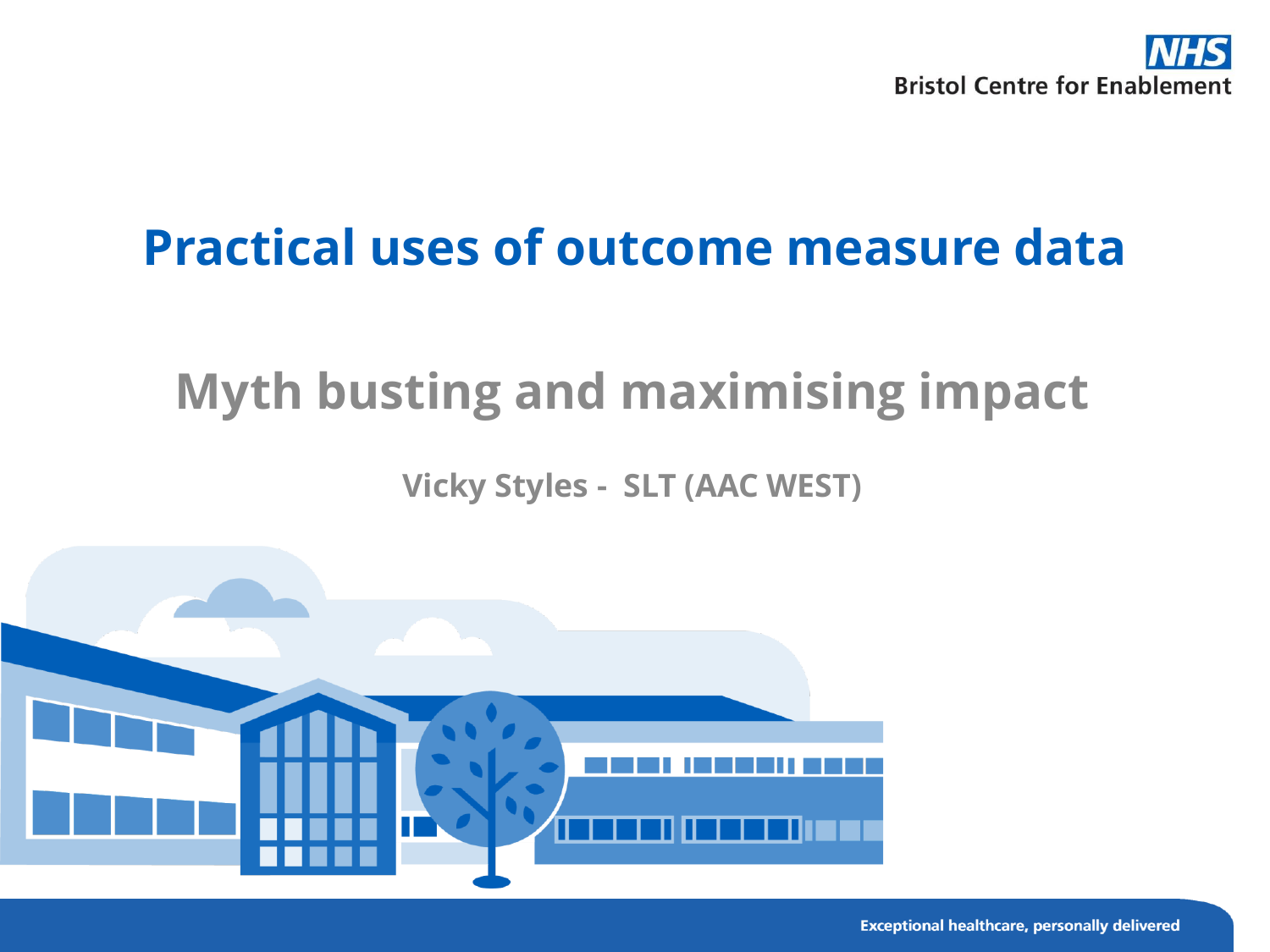

## **National AAC Outcomes Working Party**

- **Augmentative and Alternative Communication (AAC)**
- **14 services across the county - commissioned in 2013**
- **Communication Matters - Outcomes Measures Project 2012**
- **National outcome measurement working party - 2018** 
	- **National agreement form all services re how the tool should be used (gain consistency between services)**
	- **Explore the possibility of all services Inputting into a mutual database.**
	- **Group to be hub advisors for TOMs questions**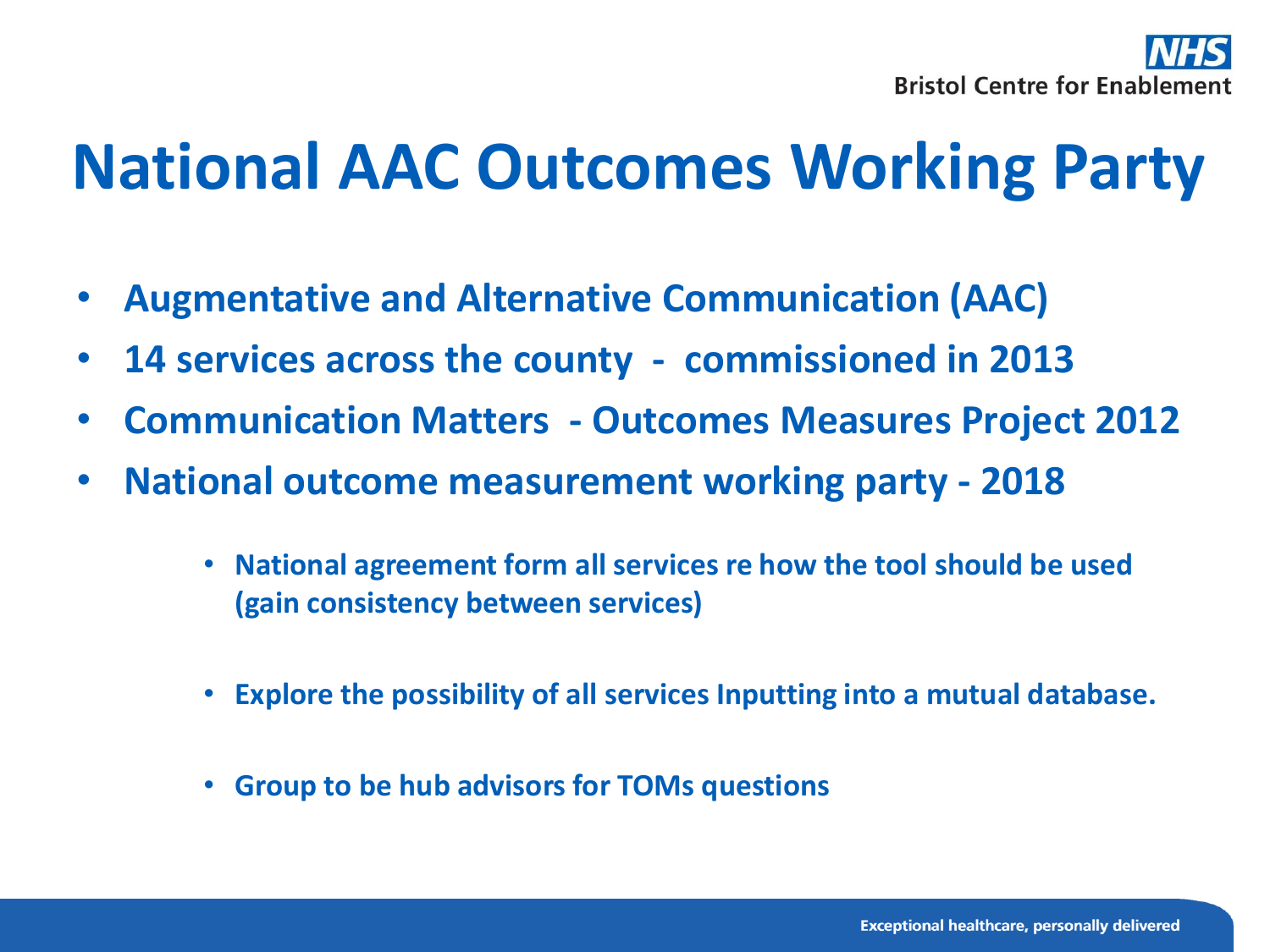

# **How we collect data**

- **Standardisation of:**
	- **- What was meant by Initial and Final TOMs**
	- **- Defined which of the descriptors we would use**
- **Modifications to the tools**
	- **-Removed with out and without AAC**
	- **- Added Support**
	- **-Added care aims**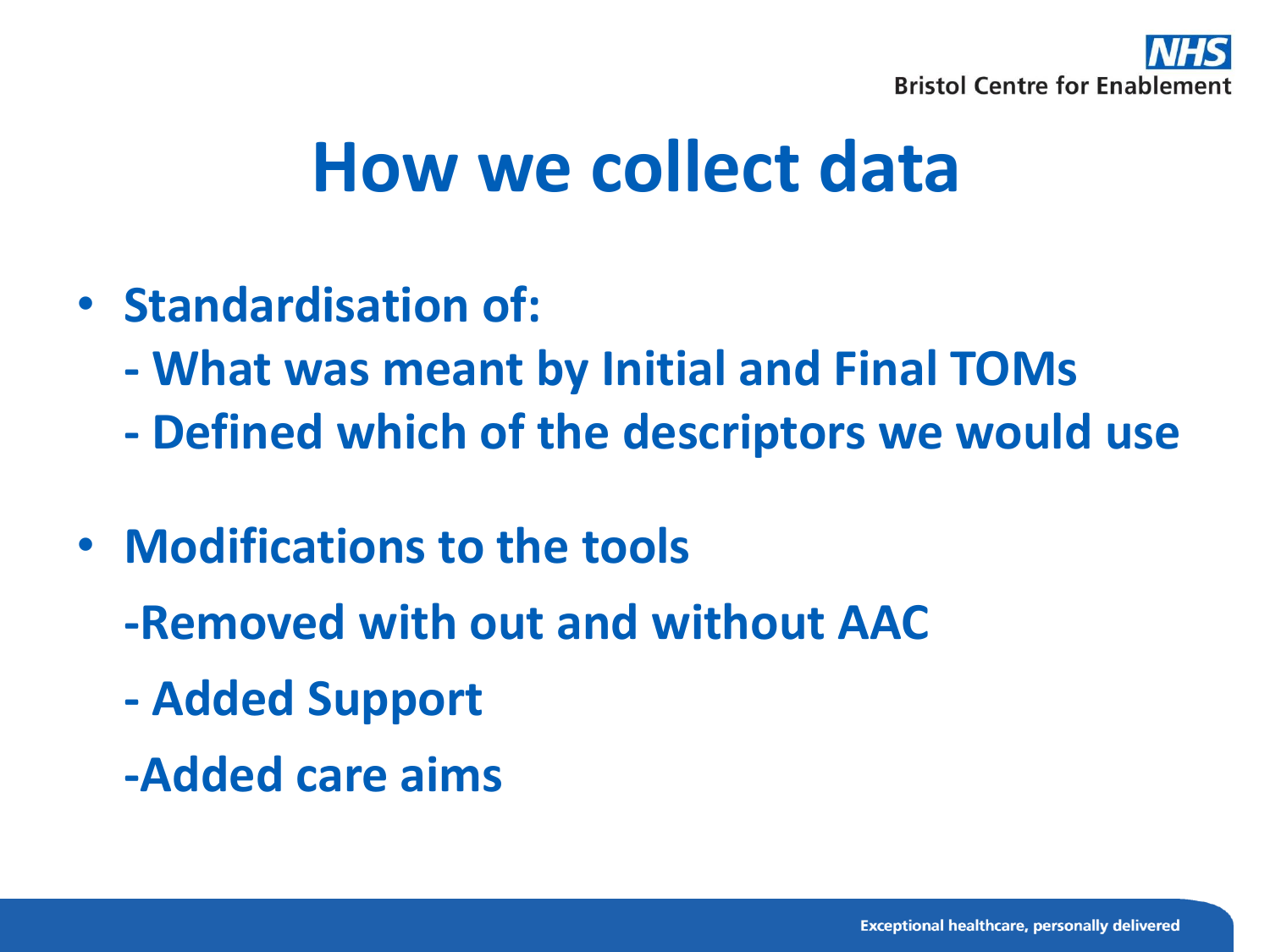

# **How data is recorded**

• **Paper notes**

• **Bespoke systems**

• **National EPR tool**

• **ROOT (aggregated)**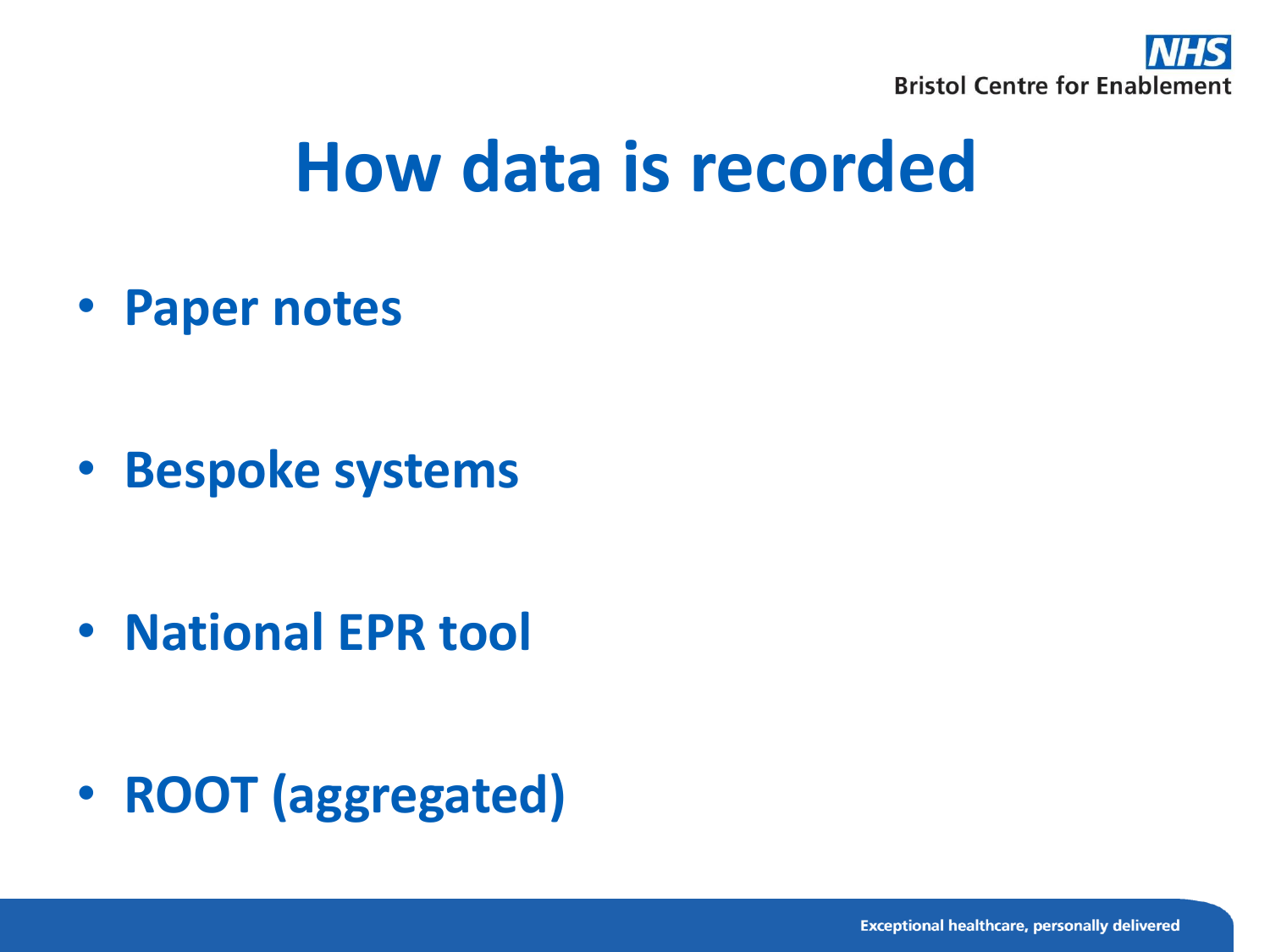

### **How we use the data – Patient Level**



**Exceptional healthcare, personally delivered**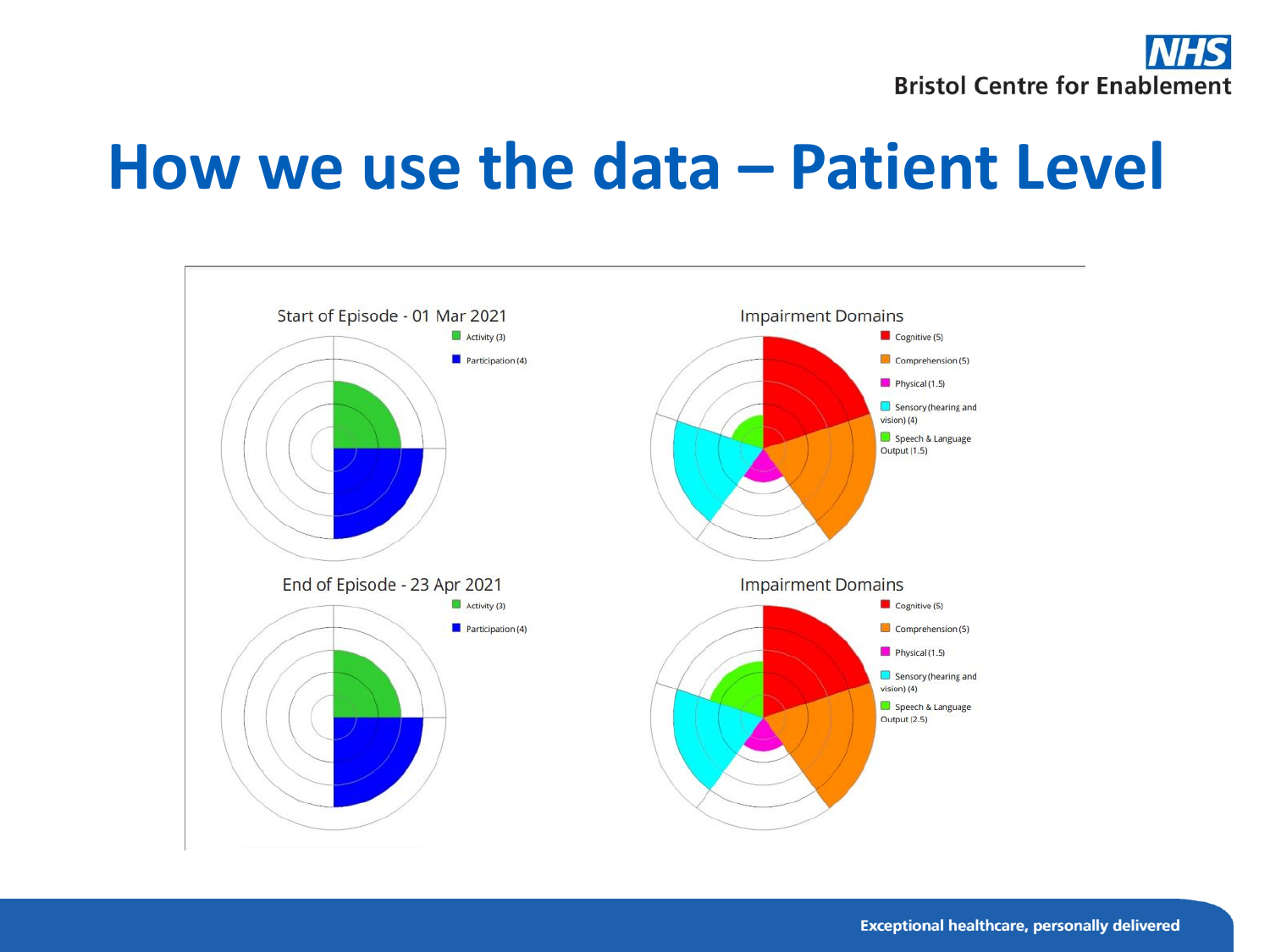

### **How we use the data – Service Level**



**Exceptional healthcare, personally delivered**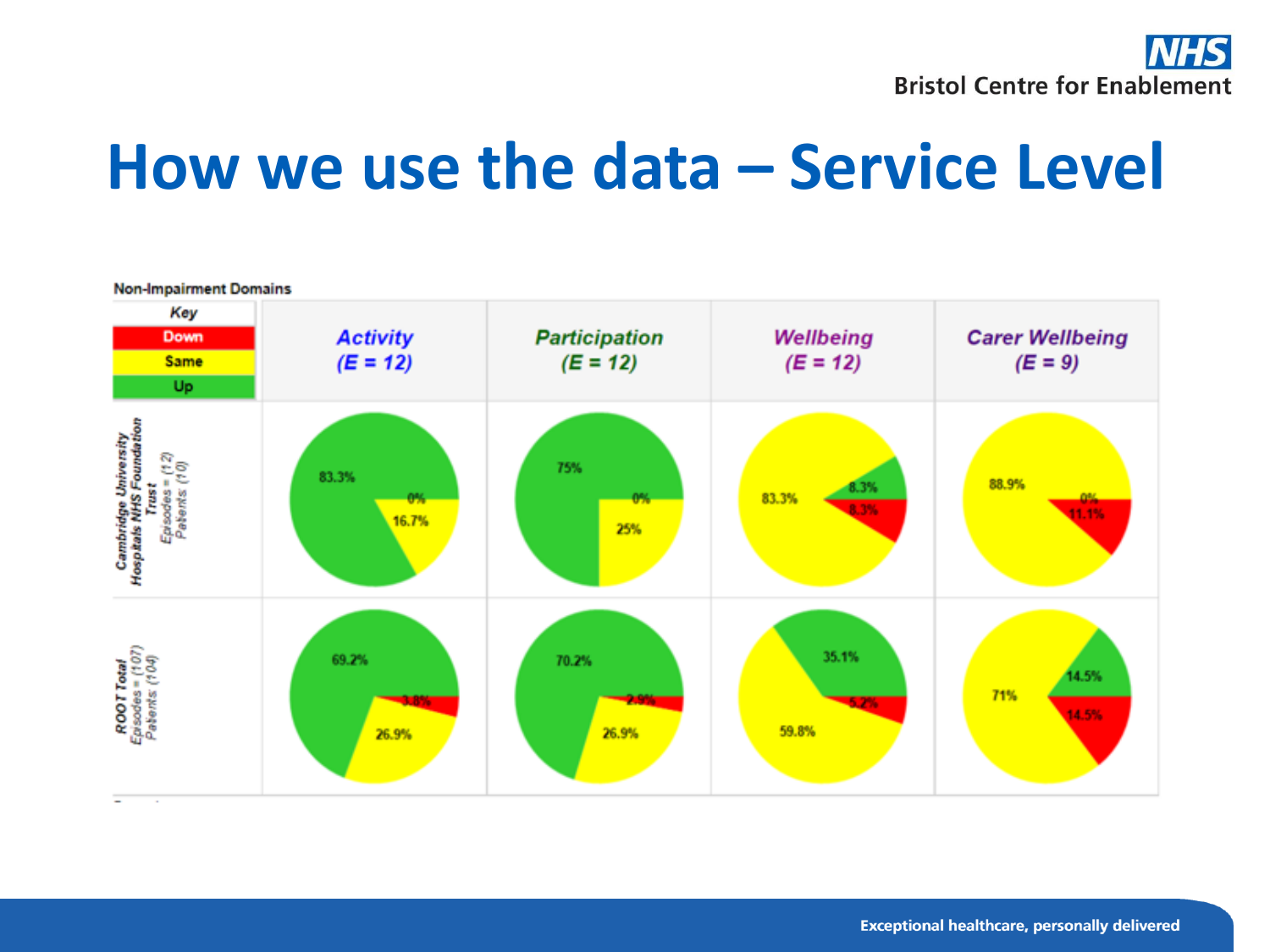

## **How we use the data – Service Level**

Reasons for not achieving objectives within AAC WEST episode of care

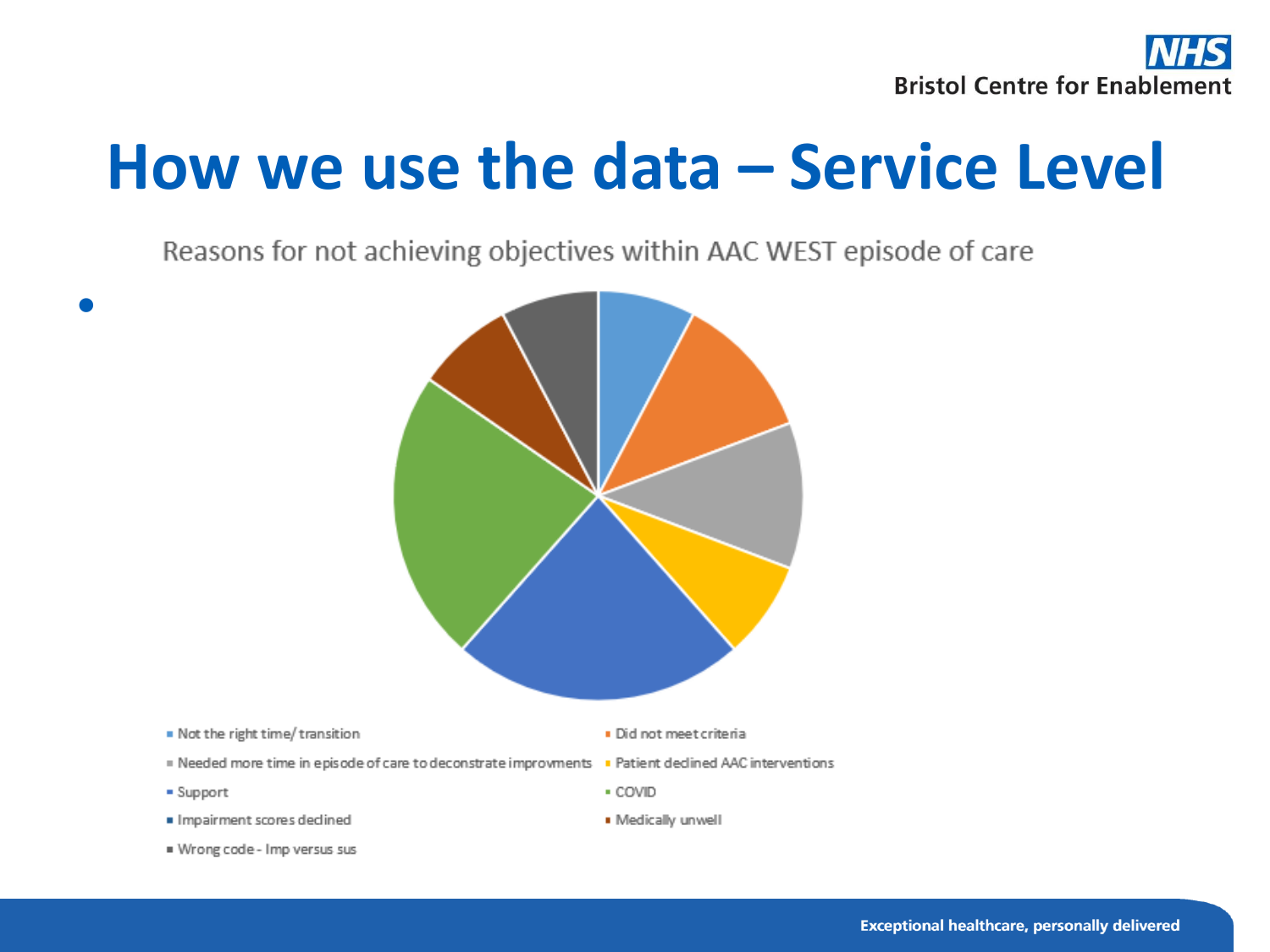

### **How we use the data – Commissioner Level**

| Compliance    | <b>Completed Toms</b><br><b>Episodes</b> |                |     | No. of Final Reviews |                  |   |     |           | $\%$           |                       |   |           |   |                |
|---------------|------------------------------------------|----------------|-----|----------------------|------------------|---|-----|-----------|----------------|-----------------------|---|-----------|---|----------------|
| 2021/22 YTD   |                                          |                |     |                      |                  |   |     |           |                |                       |   |           |   |                |
| Outcomes      |                                          | <b>Improve</b> |     |                      |                  |   |     |           | <b>Sustain</b> |                       |   |           |   | Total          |
|               | Total                                    |                |     |                      | <b>Stay Same</b> |   |     | Decreased |                | Improved/Stay<br>Same |   | Decreased |   | <b>Success</b> |
|               |                                          | Improve        |     |                      |                  |   |     |           |                |                       |   |           |   |                |
| Period:       |                                          | Total          | No. | $\%$                 | No.              | 緊 | No. | 製         | Total          | No.                   | % | No.       | 製 | %              |
| 2019/20       |                                          |                |     |                      |                  |   |     |           |                |                       |   |           |   |                |
| 2020/21       |                                          |                |     |                      |                  |   |     |           |                |                       |   |           |   |                |
| 2021/22       |                                          |                |     |                      |                  |   |     |           |                |                       |   |           |   |                |
| 2022/23 (YTD) |                                          |                |     |                      |                  |   |     |           |                |                       |   |           |   |                |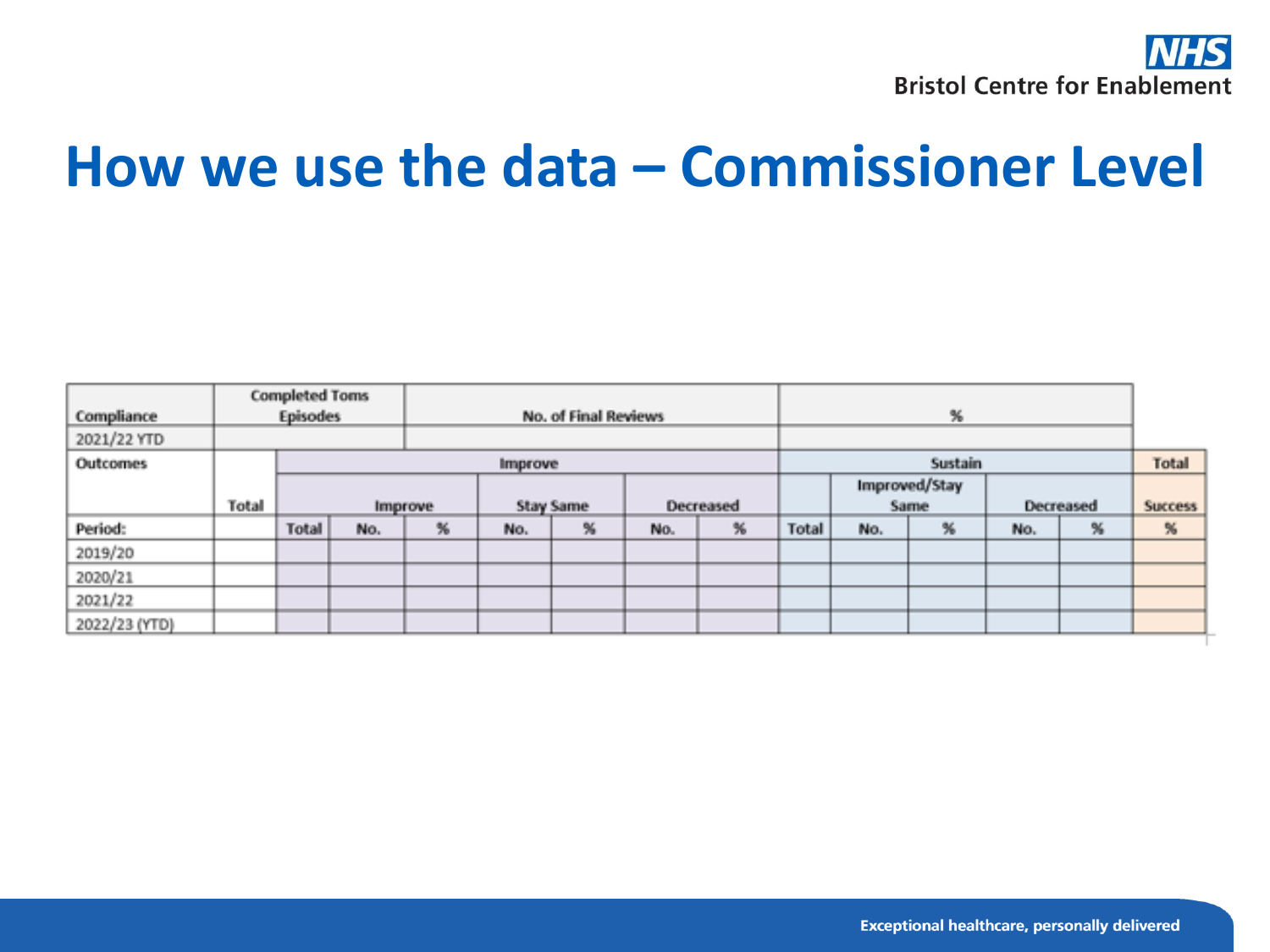

# **Next Steps for the working party**

- **Using the information we've learned from TOMs to inform triaging of referrals**
- **PROMs / PREMs**
- **Health inequalities**
- **Research project with Manchester Met Uni**